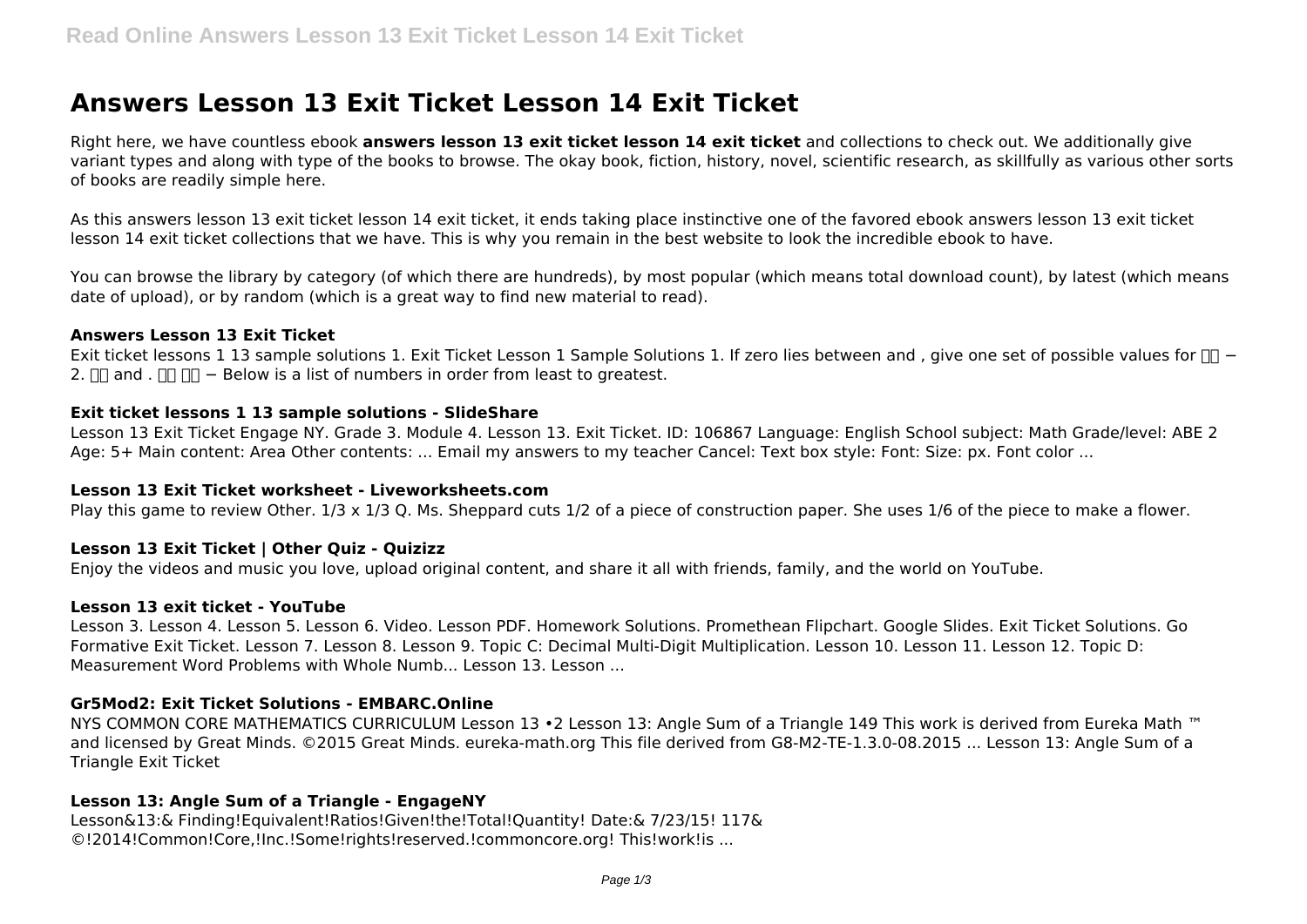# **Lesson13:&&Finding&Equivalent&RatiosGiventheTotal Quantity&&**

NYS COMMON CORE MATHEMATICS CURRICULUM 1 Answer Key •Lesson 2 Lesson 1 Problem Set 1. a. 46; 460 3. a. Answers provided b. 46 ... 900 13. 20 24. 600 35. 340 3. 9,000 14. 300 25. 6,000 36. 6,290 4. 80 15. 320 ... Answers will vary; 76 Exit Ticket 1. a. Model drawn correctly; 8 × 47 – 7  $\times$  47 b.

### **GRADE 5 • MODULE 2**

Exit Ticket Ideas for Any Classroom. 1.) Activating prior knowledge. While I understand that the purpose of EXIT tickets is to exit the lesson, why not start the lesson with an exit ticket to determine what a student knows (activating that prior knowledge) and then after the lesson to determine what they have learned!

#### **24 Exit Ticket Ideas - The Owl Teacher**

NYS COMMON CORE MATHEMATICS CURRICULUM 5•Lesson 1 Answer Key 1 Lesson 1 Sprint Side A 1. 120 12. 920 23. 340 34. 560 2. 140 13 ... Answers will vary; 104 = 10 10 10 10 = 2. a. 4,000 10,000 b. 640,000 5. a. Answers ... Exit Ticket 1. f. 102; 200 g. 103; 0.04 2. a. 390 cm b. 0.04 m .

#### **GRADE 5 • MODULE 1**

Mod 3 Lesson 13 Exit Ticket DRAFT. 4th grade. 0 times. Mathematics. 0% average accuracy. 6 minutes ago. melissa lafever 71721. 0. Save. Edit. Edit. ... 3 Questions Show answers. Question 1 . SURVEY . 900 seconds . Q. Michael earns \$9 per hour. He works 28 hours each week. How much does he earn in 6 weeks? answer choices . \$54.

#### **Mod 3 Lesson 13 Exit Ticket | Mathematics Quiz - Quizizz**

Go Formative Exit Ticket. Lesson 2. Lesson 3. Lesson 4. Topic B: Comparing Multi-Digit Whole Numbers. Lesson 5. Lesson 6. Topic C: Rounding Multi-Digit Whole Numbers. Lesson 7. Lesson 8. Lesson 9. Lesson 10. Mid-Module. Topic D: Multi-Digit Whole Number Addition. Lesson 11. Lesson 12. Topic E: Multi-Digit Whole Number Subtraction. Lesson 13 ...

# **Gr4Mod1: Exit Ticket Solutions - EMBARC.Online**

Answers Lesson 13 Exit Ticket Lesson 14 Exit Ticket like this answers lesson 13 exit ticket lesson 14 exit ticket, but end up in harmful downloads. Rather than reading a good book with a cup of coffee in the afternoon, instead they cope with some infectious virus inside their laptop. answers lesson 13 exit ticket lesson 14 exit ticket is ...

# **Answers Lesson 13 Exit Ticket Lesson 14 Exit Ticket**

NYS COMMON CORE MATHEMATICS CURRICULUM 2 Answer Key 5•Lesson 3 Problem Set 1. ; number line drawna. 3. a. b. ; number line drawn b. c. ; c. number line drawn d. d. ; number line drawn 2. a. Answers will vary, number line drawn 4. y yd or d; number line drawn b. Answers will vary. c. Answers will vary. d. Answers will vary. Exit Ticket 1. a.

#### **GRADE 5 • MODULE 3**

application about the Super Bowl. There is an exit ticket and extra problem. Estimated time for the lesson is two hours. Materials Needed for Lesson 13: Video (3 minutes): Central Tendency Video. It is required for teachers and optional for students. Activity 1 to print/project Handout 13.1 of definitions and examples (attached)

#### **Lesson 13: Mean, Median, Mode, and Range**